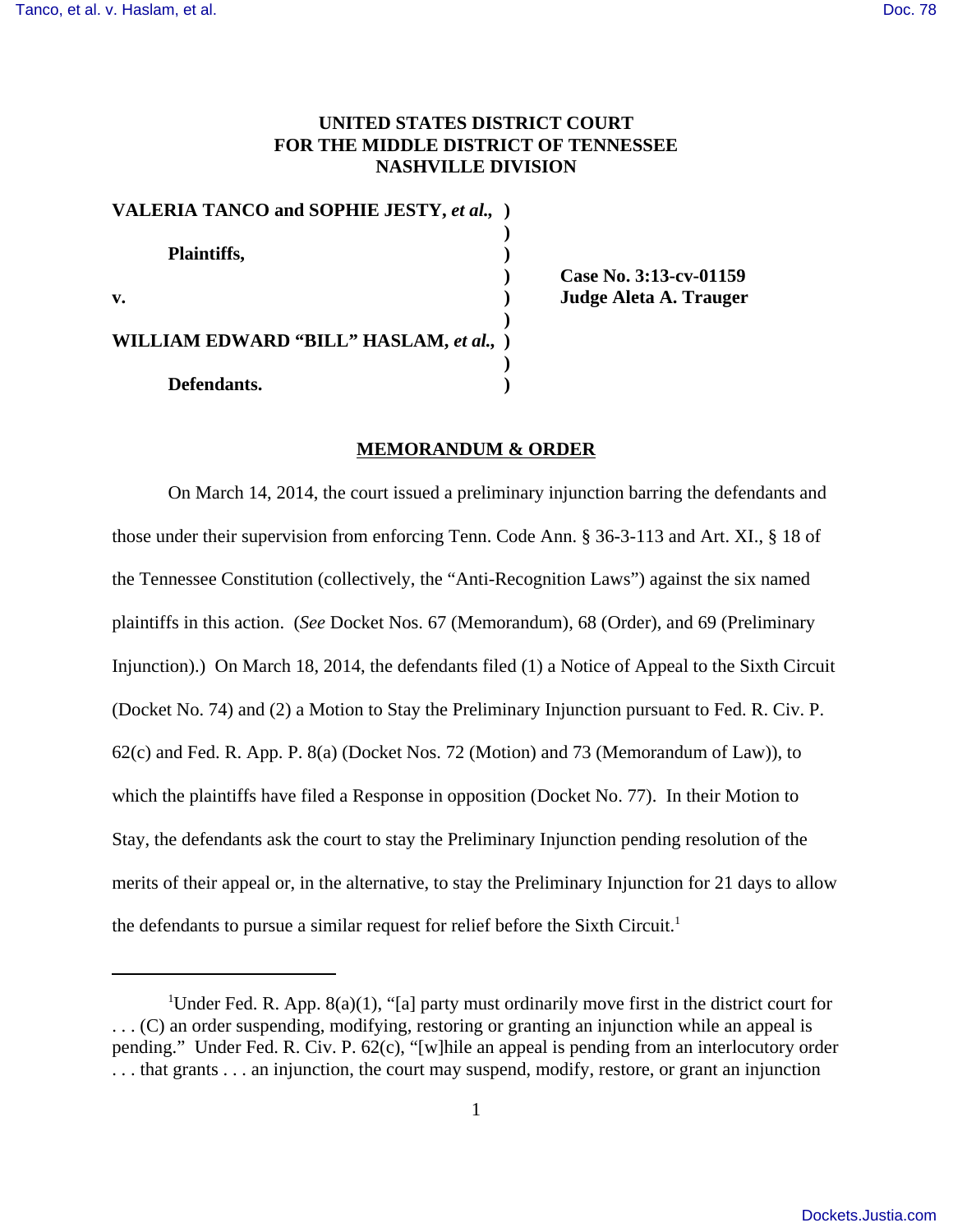#### **STANDARD FOR MOTION TO STAY PENDING APPEAL**

When considering a stay pending appeal, a court must consider "the traditional factors governing injunctive relief," including "(1) whether the defendant has a strong or substantial likelihood of success on the merits; (2) whether the defendant will suffer irreparable harm if the district court proceedings are not stayed; (3) whether staying the district court proceedings will substantially injure other interested parties; and (4) where the public interest lies." *Baker v. Adams Cnty./Ohio Valley Sch. Bd.*, 310 F.3d 927, 928 (6th Cir. 2002). Furthermore:

These factors are to be balanced. The strength of the likelihood of success on the merits that needs to be demonstrated is inversely proportional to the amount of irreparable harm that will be suffered if a stay does not issue. However, in order to justify a stay of the district court's ruling, the defendant must demonstrate at least serious questions going to the merits and irreparable harm that decidedly outweighs the harm that will be inflicted on others if a stay is granted.

*Id.* 

In evaluating the harm that will occur depending upon whether or not the stay is granted, we generally look to three factors: (1) the substantiality of the injury alleged; (2) the likelihood of its occurrence; and (3) the adequacy of the proof provided. *Mich. Coalition of Radioactive Material Users, Inc. v. Griepentrog*, 945 F.2d 150, 154 (6th Cir. 1991). The Sixth Circuit has provided additional guidance for evaluating the degree of injury to a defendant:

In evaluating the degree of injury, it is important to remember that:

[t]he key word in this consideration is *irreparable*. Mere injuries, however substantial, in terms of money, time and energy necessarily expended in the absence of a stay, are

on terms for bond or other terms that secure the opposing party's rights." In substance, absent a showing that moving first in the district court would be impracticable (*see* Fed. R. App. P.  $8(a)(2)(A)(i)$ , defendants may not seek a stay from the appellate court unless and until they have moved for and been denied such relief by the district court.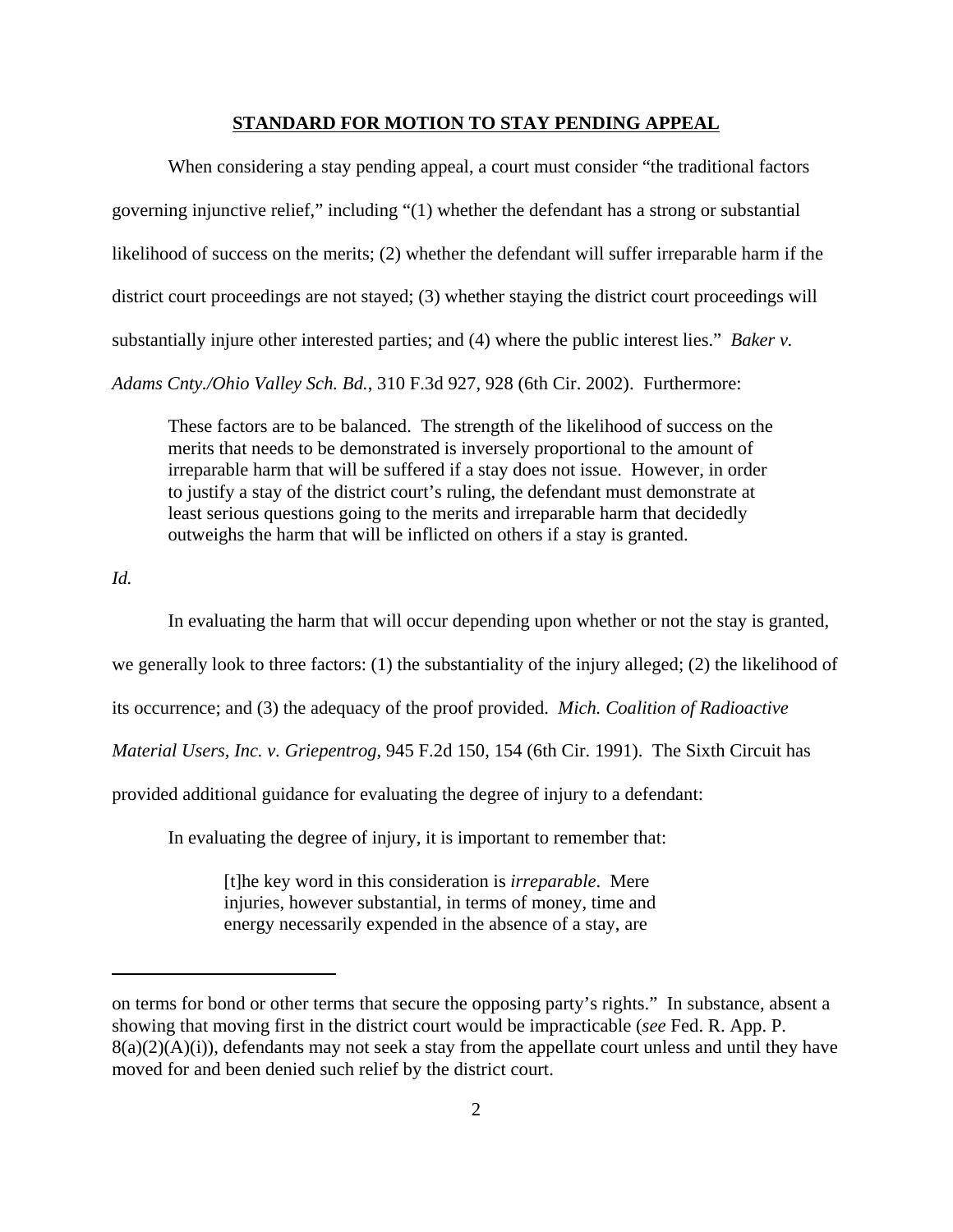not enough. The possibility that adequate compensatory or other corrective relief will be available at a later date, in the ordinary course of litigation, weighs heavily against a claim of irreparable harm. *Sampson v. Murray*, 415 U.S. 61, 90 [] (1974)).

In addition, the harm alleged must be both certain and immediate, rather than speculative or theoretical. In order to substantiate a claim that irreparable injury is likely to occur, a movant must provide some evidence that the harm has occurred in the past and is likely to occur again.

Of course, in order for a reviewing court to adequately consider these four factors, the movant must address each factor, regardless of its relative strength, providing specific facts and affidavits supporting assertions that these factors exist.

*Griepentrog*, 945 F.2d at 154 (certain citations omitted, emphasis in original).<sup>2</sup>

#### **ANALYSIS**

# **I. Likelihood of Success on the Merits**

The defendants argue that there is a "serious question" concerning the merits of the court's finding that the plaintiffs are likely to succeed on the merits, contending that the court erroneously failed to place the burden on the plaintiffs to show that the Anti-Recognition Laws lack a rational basis. However, as the court previously explained, (1) the post-*Windsor* courts have uniformly found that bans on the consummation and/or recognition of same-sex marriages are unconstitutional under rational basis review, (2) the court found the reasoning in those cases,

<sup>2</sup> *See also Grass Lake All Season Resort v. United States*, 2005 WL 3447869, at \*3 (E.D. Mich. Dec. 15, 2005) (finding no irreparable injury to plaintiff from enforcement of district court judgment, where "there is no evidence provided" to support the plaintiff's contention that house would sell for an amount below the full and fair market value of the property); *S&M Brands, Inc. v. Summers*, 2006 WL 1804606, at \*3 (M.D. Tenn. June 28, 2006) (finding no irreparable harm, where, among other deficiencies, defendant failed to provide evidentiary support for its allegations of irreparable harm).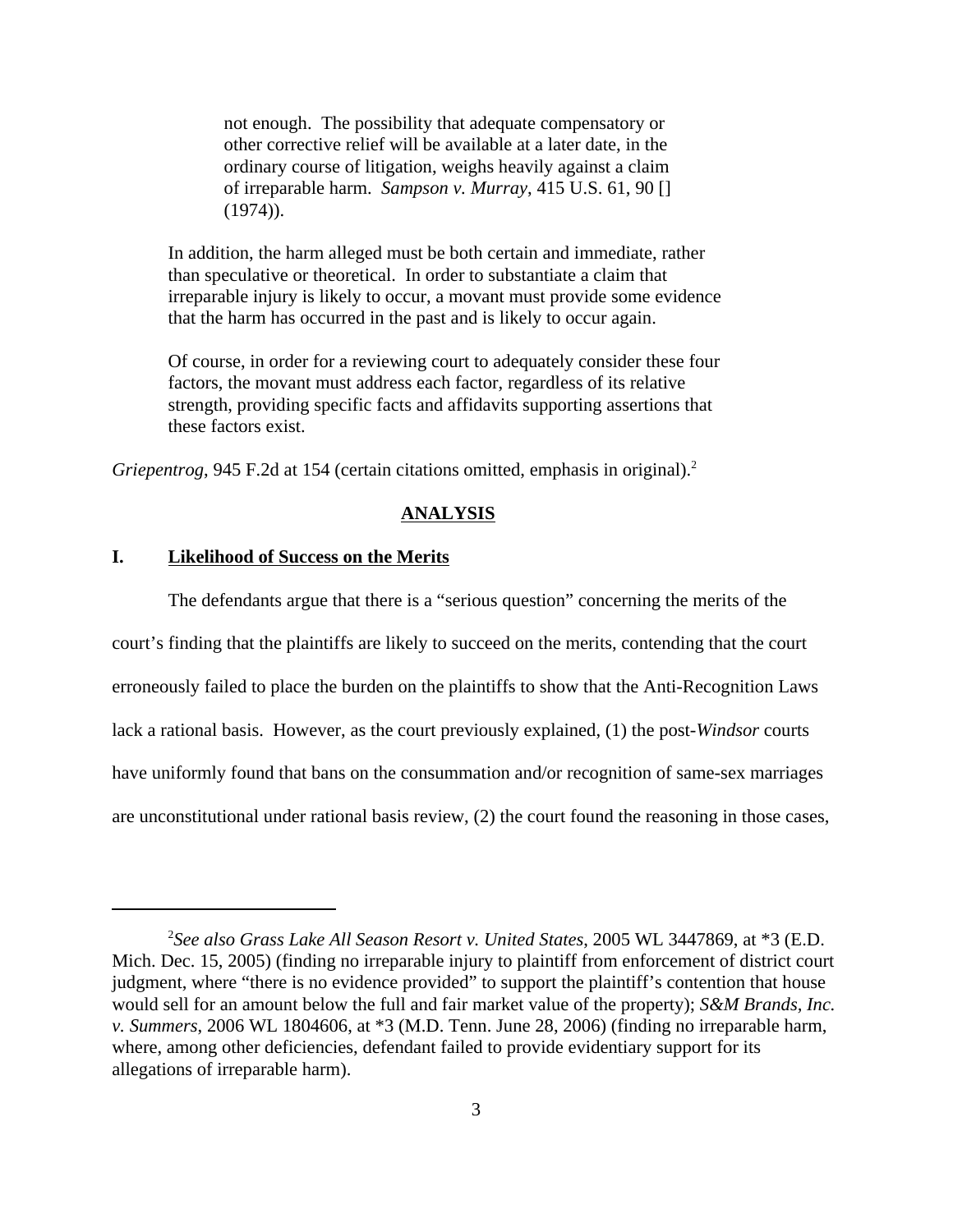particularly *Bourke v. Beshear*, to be persuasive,<sup>3</sup> and (3) the court found no basis to conclude that Tennessee's Anti-Recognition Laws would merit different treatment under the United States Constitution than the laws at issue in these other cases.

Moreover, in support of their Motion for Preliminary Injunction, the plaintiffs specifically argued that the following justifications did not constitute a "rational basis" for the Anti-Recognition Laws: "history and tradition," moral disapproval of same-sex marriage, the state's interest in fostering procreative activity, and the belief that married opposite-sex couples make better parents than same-sex couples. (*See* Docket No. 30 at p. 23.) None of these asserted grounds for an anti-recognition law or same-sex marriage ban has survived constitutional scrutiny in any federal post-*Windsor* decision. In its opinion granting the Preliminary Injunction, the court merely pointed out that the defendants, in referencing only the state's interest in procreation (which the plaintiffs specifically argued was not a rational basis for the Anti-Recognition Laws), had provided no new "rational basis" for discriminating against same-sex marriage that had not already been thoroughly and consistently discredited.

Of course, post-*Windsor*, no circuit court (let alone the Supreme Court) has yet issued an opinion addressing state laws that ban same-sex marriage or refuse to recognize legal same-sex marriages consummated in other states. Nevertheless, given the unanimity of opinion as to this point in district courts across the country, the court finds no "serious question" as to whether this court conducted an appropriate constitutional analysis in reaching essentially the same

<sup>&</sup>lt;sup>3</sup>Following the intervention of additional plaintiffs after the court's judgment concerning Kentucky's anti-recognition laws, the case previously captioned as "*Bourke, et al. v. Beshear, et al.*" was modified to "*Love, et al. v. Beshear, et al.*." (*See* docket for *Love et al. v. Beshear, et al.*, 3:13-CV-750-H (W.D. Ky.), Docket No. 57.) For purposes of simplicity, the court will hereinafter refer to that case as "*Beshear*."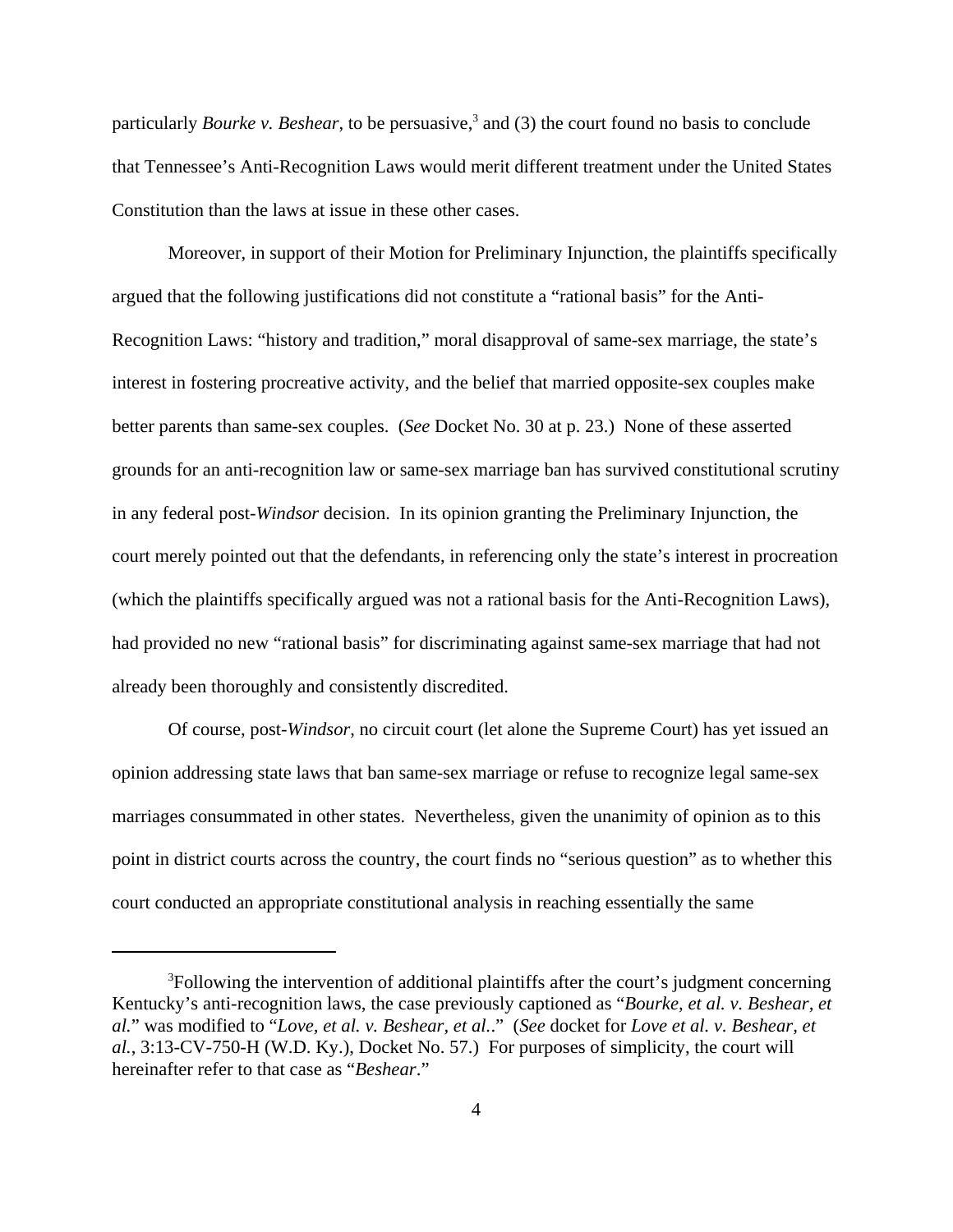conclusion.

#### **B. Irreparable Harm**

As to the second factor in the court's Rule 62 analysis, the defendants argue that the plaintiffs will not suffer irreparable harm or that, to the extent that they might suffer such harm, the harm is self-inflicted because of the plaintiffs' failure to take other measures to secure the rights at issue. The defendants also argue that the State of Tennessee suffers a form of irreparable harm from being forced not to effectuate a statute enacted by representatives of Tennessee's citizens. The defendants have not asserted any other form of alleged irreparable harm.

The appropriate focus of the court's inquiry is on whether the defendants will suffer irreparable harm from enforcement of the Preliminary Injunction. The court's injunction merely precludes Tennessee (at least temporarily) from enforcing its Anti-Recognition Laws against just *three couples* in Tennessee. Of course, if this court's conclusion that the plaintiffs will likely succeed in their challenge to the Anti-Recognition Laws turns out to be wrong, the State may have suffered some small affront to its sovereignty by being forced to recognize three particular same-sex marriages for a short period of time. That harm, even if arguably "irreparable," would not be substantial, and that harm is unlikely to occur in the first place, because the plaintiffs are likely to succeed. By contrast, as explained in the court's previous opinion, the harms to the plaintiffs from continued enforcement of the Anti-Recognition Laws would be substantial and irreparable. The court finds no reason to revisit that determination.

The defendants point out that, in other cases involving same-sex marriage, courts have

5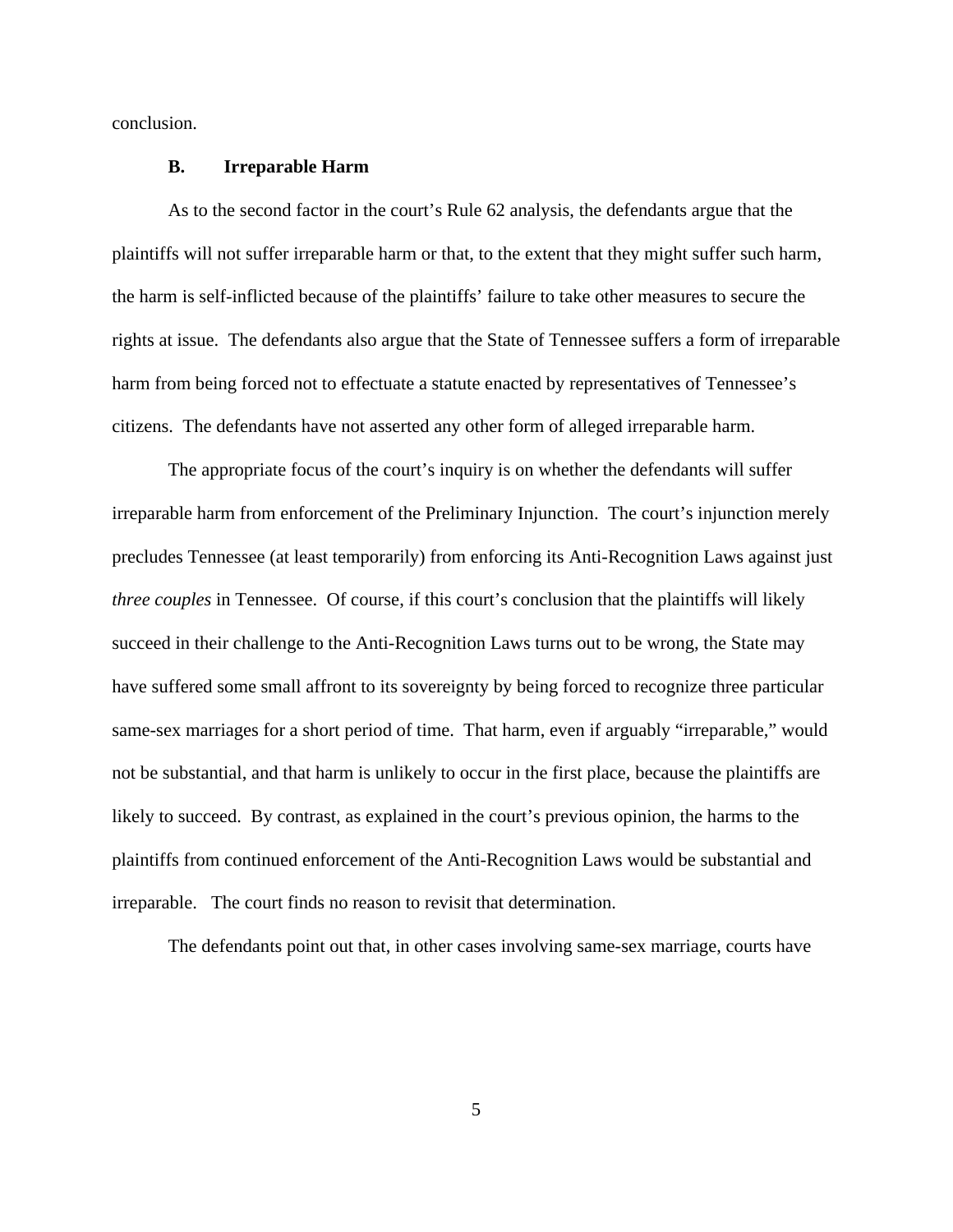stayed the issuance of preliminary or permanent injunctions having statewide effect.<sup>4</sup> However, the defendants are comparing apples and oranges. Those cases all involved bans having *statewide effect*, which inherently created the possibility that implementation of the injunctions would motivate numerous third parties to seek and receive marriage licenses and/or to seek recognition of their out-of-state marriages. Indeed, in the first of these cases, *Kitchen v. Herbert*, the district court declared that Utah's same-sex marriage law was unconstitutional, enjoined the state from enforcing the ban immediately, and refused to grant a stay of the court's injunction.<sup>5</sup> Apparently, the County Clerk in Salt Lake City began issuing marriage licenses that afternoon.<sup>6</sup> The Tenth Circuit similarly refused to grant a stay of the district court's order, at which point the defendants petitioned the Supreme Court for a stay of the district court's order. According to media reports, over a thousand same-sex marriage licenses were issued in Utah between the date of the district court's order and the Supreme Court's summary ruling, on January 7, 2014, that the

5 *See Kitchen v. Herbert*, 961 F. Supp. 2d 1181 (D. Utah 2013); *Kitchen v. Herbert*, 2013 WL 6834634 (D. Utah Dec. 23, 2013).

<sup>4</sup> *See Herbert v. Kitchen*, No. 13A687, 571 U.S. – , 2014 WL 30367 (Jan. 6, 2014) (staying enforcement of district court's permanent injunction against Utah's same-sex marriage ban in *Kitchen v. Herbert*, No. 2:13-cv-217 (D. Utah)); *De Leon v. Perry*, No. SA-13-CA-00982- OLG, – F. Supp. 2d – , 2014 WL 715741, at \*27-28 (W.D. Tex. Feb. 26, 2014) (staying preliminary injunction against enforcement of Texas same-sex marriage ban and anti-recognition laws); *Bostic v. Rainey*, Civil No. 2:13-cv-395, – F. Supp. 2d –, 2014 WL 561978, at \*23 (E.D. Va. Feb. 13, 2014) (staying injunction against Virginia same-sex marriage ban and antirecognition laws); *Bishop v. U.S. ex rel. Holder*, No. 04-cv-848-TCK-TLW, – F. Supp. 2d –, 2014 WL 116013, at \*33 (N.D. Okla. Jan. 14, 2014) (staying injunction against enforcement of Oklahoma same-sex marriage ban); *see also Beshear* Docket No. 71 (staying implementation of court order striking down Kentucky anti-recognition laws).

<sup>6</sup> *See* Tenth Circuit docket in *Kitchen v. Herbert*, No. 13-4178 (10th Cir.), Emergency Motion for Temporary Stay, filed Dec. 23, 2013, at p. 5 ("As widely reported by the press, after the district court issued its decision the Salt Lake County Clerk immediately began issuing marriage licenses to same-sex couples and same-sex couples were married Friday afternoon.")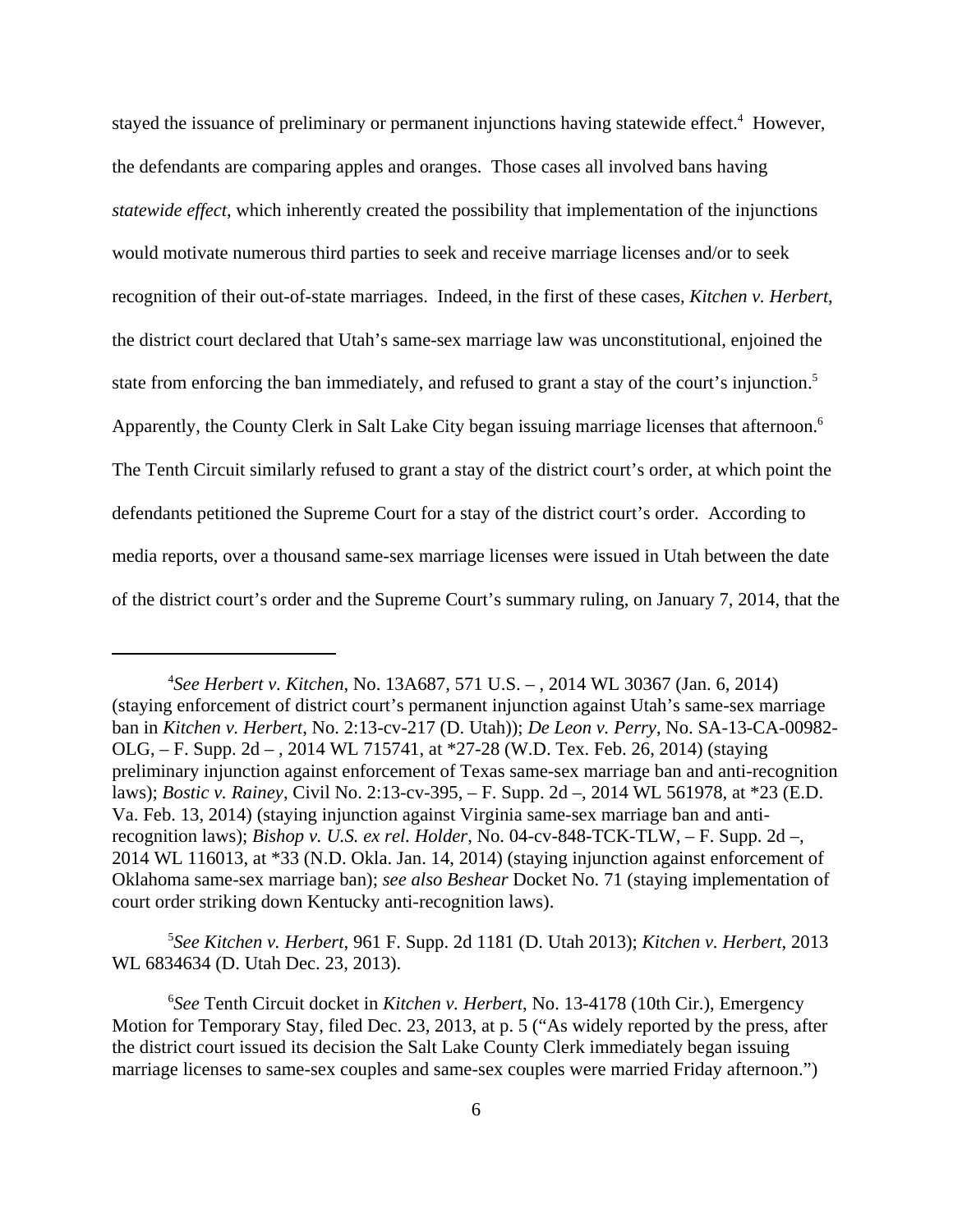district court's order would be stayed pending appeal.<sup>7</sup>

Subsequently, in *Bostic*, *De Leon*, *Bishop*, and *Beshear*, each court issued an injunction that, like the district court's order in *Kitchen*, would have had statewide effect. In light of the Supreme Court's stay in *Kitchen*, which essentially halted the "rush to marry" by (apparently) thousands of same-sex couples in Utah, the courts in *Bostic*, *De Leon*, *Bishop*, and *Beshear* stayed orders in their cases as well.<sup>8</sup>

Here, unlike in *Kitchen*, *Bostic*, *De Leon*, *Bishop*, and *Beshear*, the court's order does not open the floodgates for same-sex couples to marry in Tennessee, nor does it require Tennessee to recognize all legal same-sex marriages performed outside of Tennessee. Instead, the Preliminary Injunction applies only to the three same-sex couples at issue in this case. There is no immediate risk of administrative or legal chaos from implementation of the court's narrow injunction; nor, for that matter, does the government even contend that such risk inheres in the implementation of the court's narrow injunction.

# **C. Injury to Other Interested Parties**

The defendants have not identified any potential injury to "other interested parties," let

<sup>7</sup> *See* www.nytimes.com/2014/01/09/us/utah-governors-office-says-state-wont-recognizesame-sex-marriages.html?\_r=0 (Jan 8, 2014) (stating that "about 1,300 same-sex couples" obtained marriage licenses before the Supreme Court's stay); www.usatoday.com/story/news/ nation/2014/01/08/utah-same-sex-marriages-not-recognized/4372657/ (Jan. 8, 2014) (stating that Utah would refuse to recognize the "1000-plus same-sex marriages performed in the state since Dec. 20")

<sup>8</sup> For example, as stated in a recent Memorandum and Order in *Beshear*, which struck down Kentucky's anti-recognition laws as unconstitutional, the government argued that enforcement of the court's judgment could result in "chaos," including "the potential granting and then taking away of same-sex marriage recognition to couples," as well as the potential impacts on "businesses and services where marital status is relevant, including health insurance companies, creditors, [and] estate planners." Judge Heyburn stated that these considerations presented a "legitimate concern." (*See Beshear,* Docket No. 71.)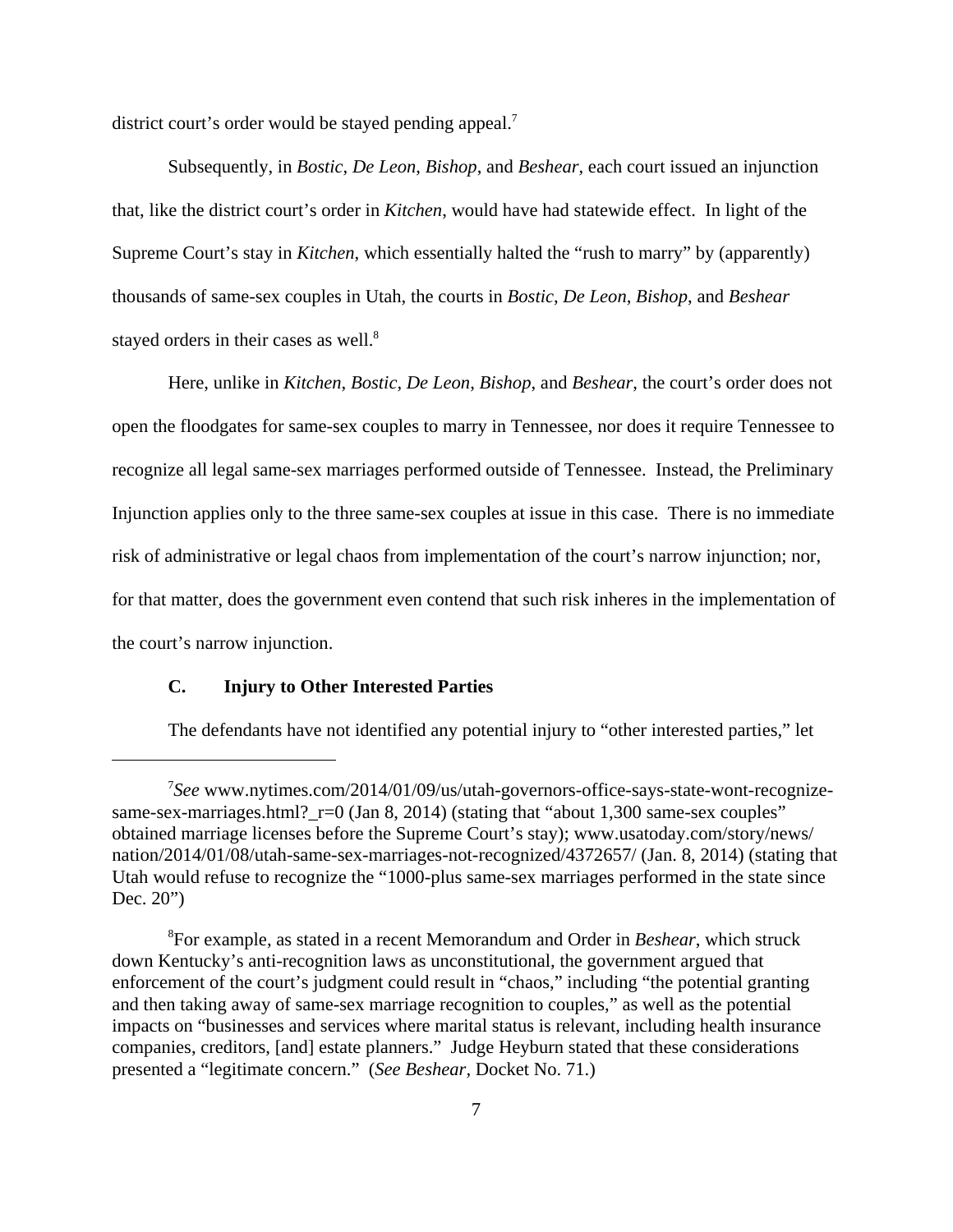alone "substantial injury," that would result from continued enforcement of the Preliminary Injunction. *See Baker*, 310 F.3d at 928. By contrast, as this court previously found, the injury to the plaintiffs from continued enforcement of the Anti-Recognition Laws against them would be substantial and irreparable for multiple reasons. Furthermore, although it is conceivable that Dr. Tanco and Dr. Jesty possess or could secure certain rights relative to the child they are expecting tomorrow, they are entitled to the full panoply of rights associated with marriage and the security and peace of mind that those rights will not be abrogated or denied (at least for the time being) relative to their family or their expected child. Moreover, they should not be required to jump through hoops to obtain some limited measure of security. Mr. Espejo and Mr. Mansell would suffer similar injuries relative to their children. And all of the plaintiffs will suffer the various other forms of irreparable harm described in the court's previous opinion.

### **D. The Public Interest**

The defendants have argued that preservation of the *status quo* best serves the public interest. This argument, in and of itself, is insufficient. As the plaintiffs point out, any court that enjoins enforcement of an unconstitutional state law necessarily disturbs the *status quo*. Indeed, where a district court had found a Michigan law unconstitutional and enjoined its enforcement, the Sixth Circuit denied a motion by the defendants for a stay pending appeal. *See U.S. Student Assoc. Found. v. Land*, 546 F.3d 373 (6th Cir. 2008); *see also United Food & Commercial Workers Union, Local 1099 v. Sw. Ohio Reg'l Transit Auth.*, 163 F.3d 341, 348 (6th Cir. 1998) (criticizing reliance on the "*status quo*" and upholding injunction requiring defendant to accept plaintiff's advertisement, where plaintiff was likely to prevail on First Amendment claim premised on defendant's previous refusal to accept the ad). Of course, disturbing the *status quo*